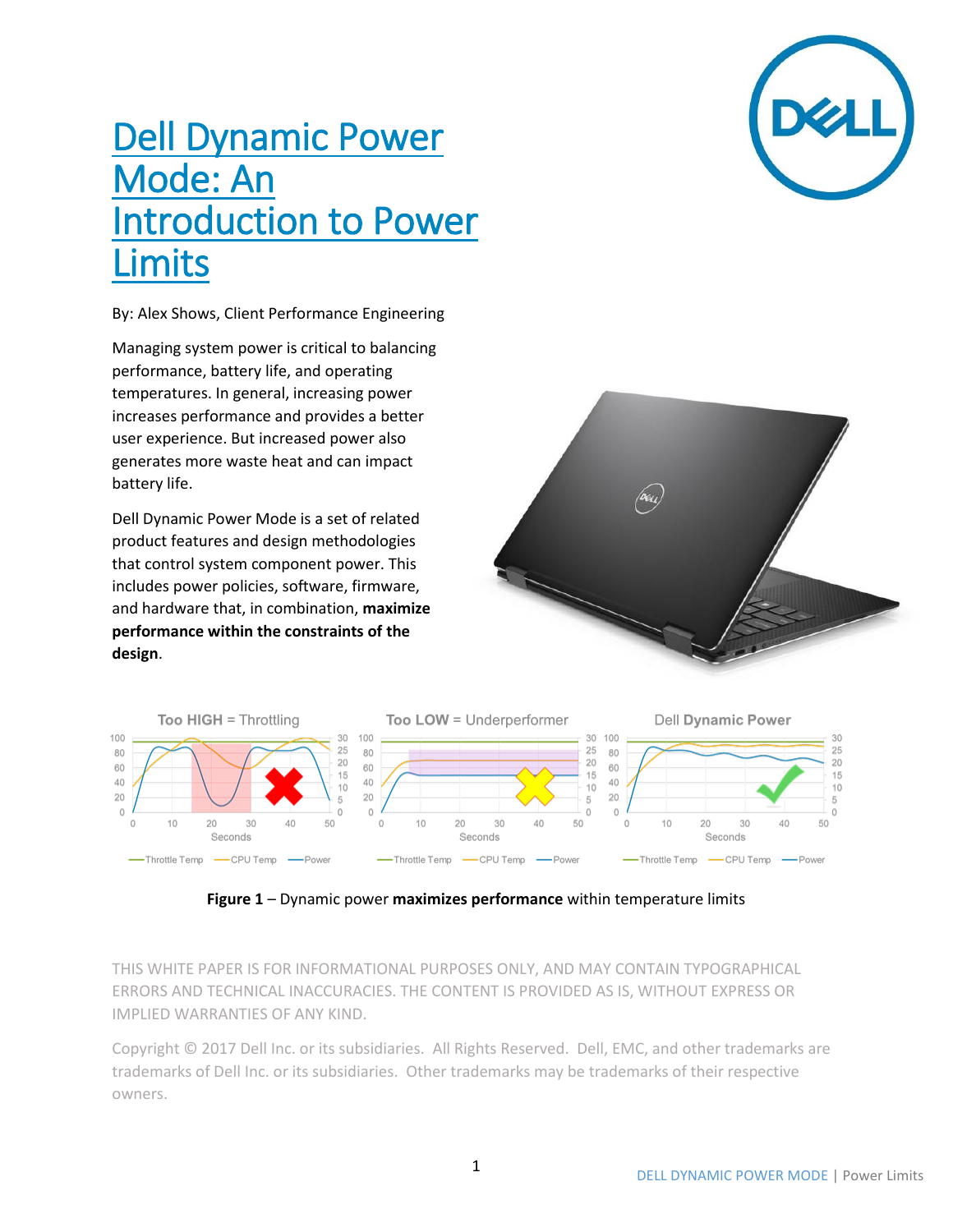## **Background on Power**

The term "Dynamic Power" is almost selfexplanatory: power is adjusted dynamically. But why and how is power adjusted? To answer these questions, we must consider the relationships between power and other factors in the system's design and operation.

Silicon-based electronics require power to function: for example to store, retrieve, and display data. Often the performance of these electronics is based on some kind of internal or external clock mechanism, and the rate of that clock corresponds to the rate of power consumed. Want higher performance? Raise the clock frequency. This is not without limits – notably, physics.

When sufficient cooling capability isn't possible due to the mechanical constraints of a design, **power limits can be used to** maintain desired temperatures.

As power is consumed and used by electronics, heat is a byproduct. Sometimes the power required by the part is so low that it can operate efficiently within its rated temperature range

and not require any kind of cooling solution. Sometimes a simple heat spreader (such as copper material adhered to a chip or group of chips) is sufficient to keep the part(s) operating within their rated temperature limits. But, high power devices such as CPUs need more energy absorption and cooling capacity to function within their rated temperature limits.

When sufficient cooling capability isn't possible due to the mechanical constraints of a design, **power limits** can be used to **maintain desired temperatures**.

## **Background on Cooling**

But why would we adjust power? To answer that requires a brief explanation of cooling solution design and operation.

When a cooling mechanism like a heatsink is attached to a chip, this slows the increase in temperature as the heatsink absorbs the heat generated. But, it only slows the temperature increase of the chip, and at some point can reach a point called thermal soak where the cooler is no longer effective at absorbing energy from the chip.

Chips will typically be rated for certain power, and in the case of the CPU, this is the Thermal Design Point (TDP). GPUs have similar thermal design points, and while other parts in the system have these design points, the focus for Dell Dynamic Power is on the CPU and GPU, as these are two of the highest power components in the system.

CPU and GPU manufacturers will often provide guidance on the thermal characteristics of their chips, including nominal ratings. So long as an implementation can supply sufficient nominal power, and provide adequate cooling so that the chip never exceeds a particular threshold (typically maximum thermal junction temperature, or T<sub>i</sub>Max), the chip manufacturer guarantees a certain operating frequency can be maintained by the chip. Maintaining a nominal operating frequency is important for adequate performance, but what if we want more performance?

## **CPU and GPU Performance**

Heatsinks help to slow the rise in temperature as input power increases. The larger the heatsink, the more energy that can be stored, and heatsinks with fans and lots of surface area can transfer heat into the environment and away from hot components. Thus, temperature rises and falls with power, albeit delayed as the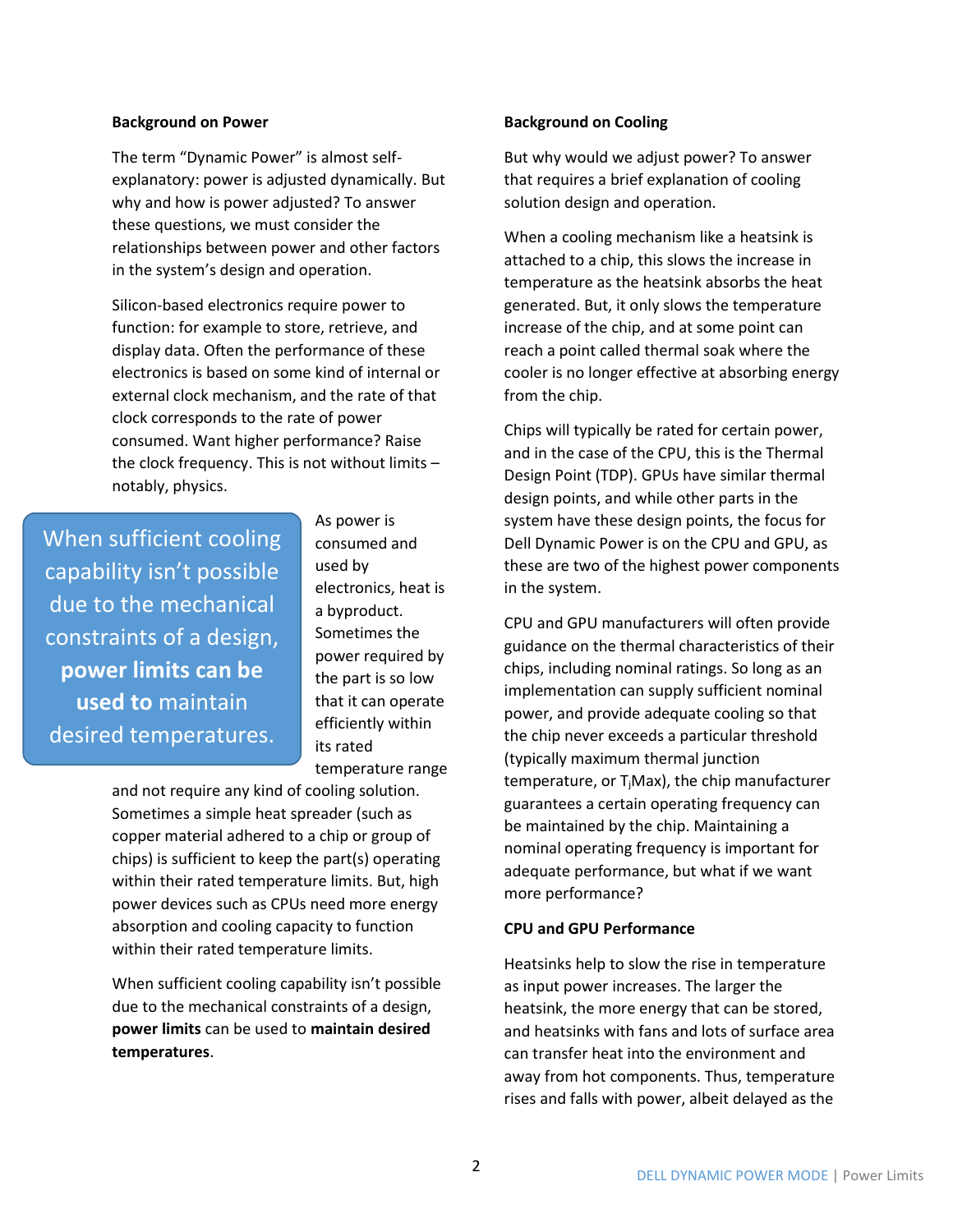heatsink soaks up heat and distributes it elsewhere.

CPU and GPU manufacturers exploit this behavior to achieve greater performance. So long as sufficient power and cooling are provided, the CPU or GPU can run at higher frequencies than their nominal rating for short periods of time. These short periods can't be sustained though, because the heat generated will eventually exceed the rating of the part if the thermal solution (e.g. heatsink and fan) is designed for some lower, nominal power rating.

For short periods of time a part may be able to run at a higher frequency than nominal, and this is marketed as "Turbo" (Intel® Core™ processors) or "Boost" (NVIDIA® GeForce™ graphics processors). This is a very useful behavior to exploit in client platforms like notebooks, because the most common usage model on these systems is interactive work. That is, one might open an application, wait for it to load, draft an email, read another email, open a web page, and finally read an article on the page. There are periods of time during this kind of use case that the system is idle followed by periods of activity. It is exactly this "burst" usage that creates the opportunity to provide significantly higher power than nominal, because of the idle periods in between bursts when the CPU and/or GPU have time to cool.

To summarize, higher performance can be delivered for short periods of time by delivering higher power, so long as temperature limits are not exceeded. CPUs and GPUs have internal mechanisms to regulate power and temperature by adjusting operating frequency to stay within defined limits.

## **Why Dynamic Power?**

If the CPU and GPU have internal mechanisms to control temperature and power based on frequency, why use Dynamic Power? Why

wouldn't we simply raise all the power limits very high and let the parts regulate themselves?

While certain PC designs like desktop systems might include heatsinks which are so large that they never reach their thermal limits *ever*, notebook systems face a much greater challenge: thinness.

With each generation, notebook PCs are increasingly thinner. The thinner the system, the closer all those hot components get to the surface and the less space there is to provide cooling. One of the effects of thinning the design is that a component such as a CPU or GPU may no longer be allowed to run to its peak operating temperature. If the uppertemperature limit of a CPU or GPU is, let's say, 100 degrees Celsius (212 degrees Fahrenheit), any surface very close to the heatsink connected to that device will be too hot to handle! In fact, Underwriter's Laboratory (UL) sets device safety standards for surface temperatures which are *much* lower than the maximum safe operating temperatures of CPUs and GPUs.

Therefore, in many PC designs, high power components such as CPU and GPU cannot be allowed to run to their thermal limits, and must be constrained. We can constrain temperature directly by reducing their operating frequency,

Setting a fixed power limit based on steady-state thermal soak **prevents the system from achieving its full potential.**

or indirectly by placing power limits on the parts and allowing them to adjust frequency to stay within those power limits.

Some designs might choose to simply characterize the system under heavy load, find the temperature of each component which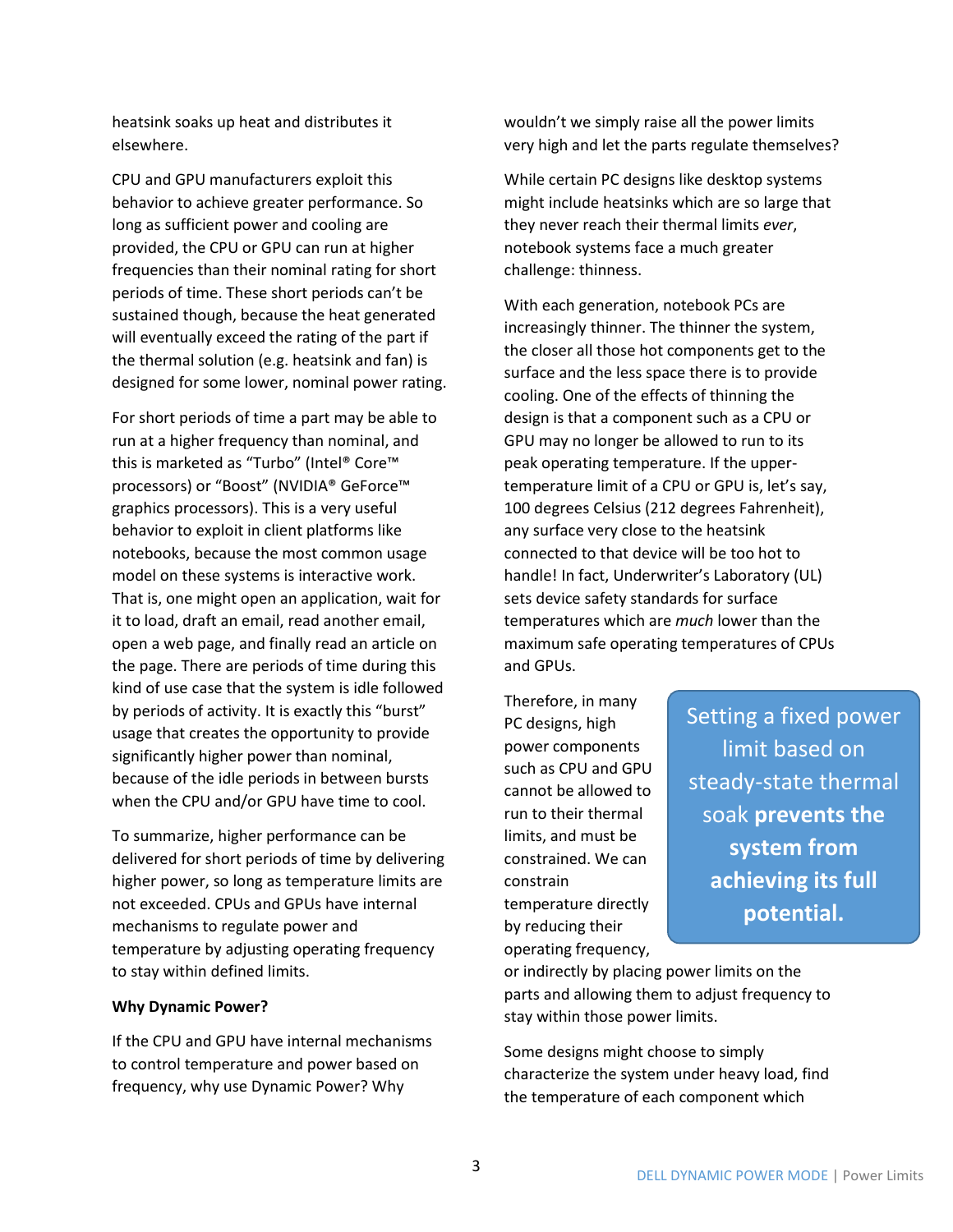corresponds to a skin temperature limit, and then restrict that part to that lower power level. But, setting a fixed power limit based on steadystate thermal soak prevents the system from achieving its full potential, because for all the time spent before thermal soak, higher power could deliver higher performance *without* exceeding temperature limits.

Figure 2 is a simplified illustration of power and temperature with fixed limits applied, based on worst-case thermals. After a long time running at high power, the component will eventually reach thermal soak so long as that temperature is within its operating range. In this example the temperature at thermal soak is below the throttle temperature limit for the platform, but for all the time prior to thermal soak, the CPU underperforms due to the power constraint.





Spending any amount of time limited by some future possible temperature value is bad for performance. The lower the worst-case thermal soak power limit, the lower the performance when thermals are not a constraint.

## **Dell Dynamic Power Mode**

Every platform design is different, and to achieve maximum performance in designs in which components are constrained by skin temperatures, real-time measurement of device temperatures is critical.

Rather than "set and forget" using worst-case thermal conditions, power limits can be adjusted dynamically based on measured thermal data. In order to do this accurately, quite a number of thermal measurements must be taken in Dell's laboratories. Each system design is instrumented with thermocouples which monitor skin temperatures at a dozen or more locations on the system.

Data logs of skin temperature readings are analyzed and correlations are established between component power draw, operating frequency, device temperature, skin temperature, and other important factors. This set of correlations enable Dell platforms implementing Dell Dynamic Power Mode to predict the temperature of the *surface* of the system using only *internal* device measurements.

The results of this analysis is a matrix of power limits and "thermal rules" which can be applied in real-time to adjust power limits. These rules for adjusting power in response to temperature can then be implemented via an Embedded Controller (EC) connected to each component, or via software running as a service on the operating system.

Dell Dynamic Power Mode implements dynamic power limits through a combination of EC and OS-based controls, ensuring that each platform which incorporates this feature delivers maximum performance within its skin temperature constraints.

One such software service on PCs with Intel® Core™ processors is the Intel® Dynamic Platform Thermal Framework (DPTF), which provides a framework that is a natural fit for dynamic power policies defined and implemented by Dell.

Contrast Figure 3 below with the fixed power limits shown previously. Dell Dynamic Power maximizes performance by raising the power